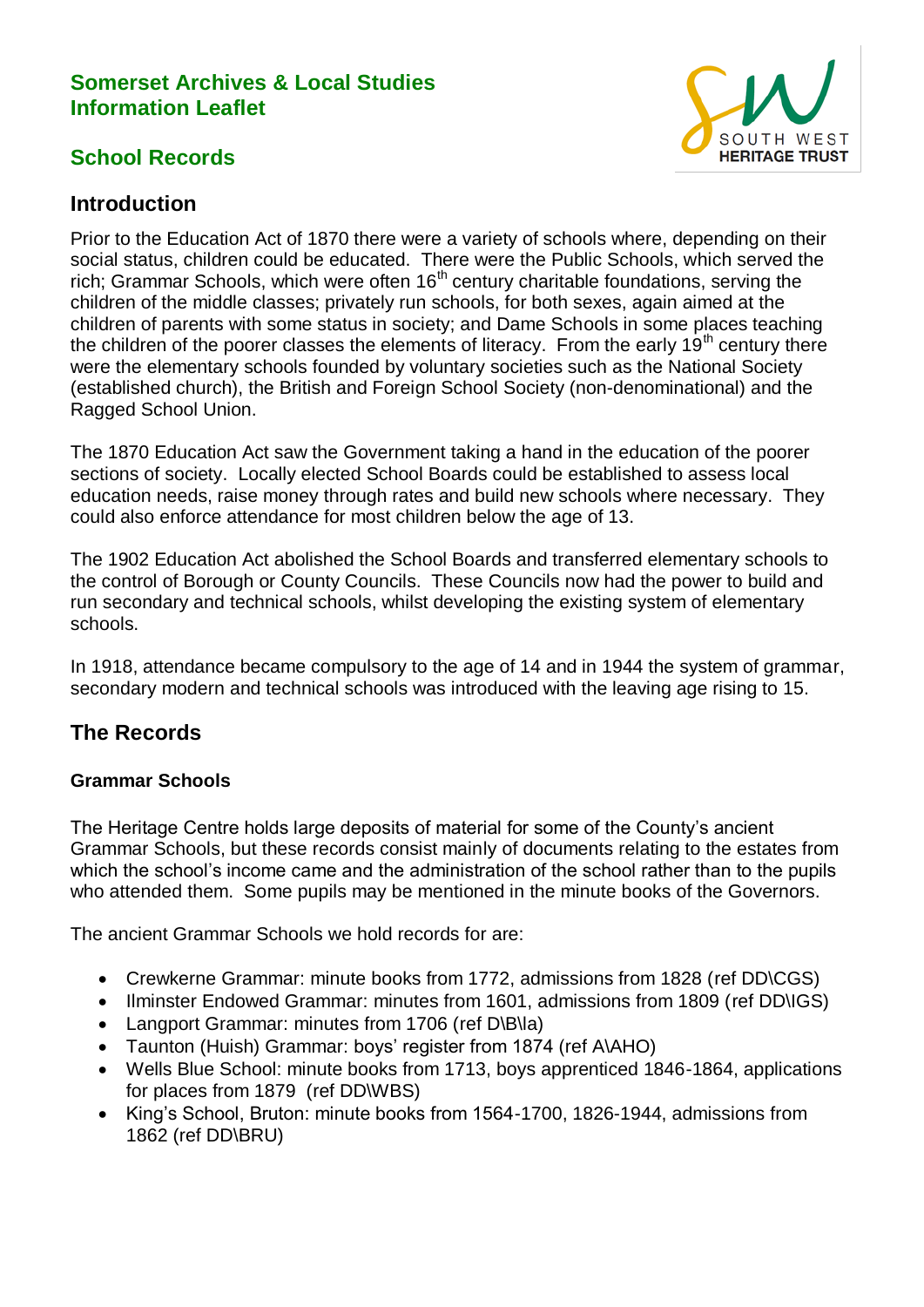#### **Elementary Schools**

The records of elementary schools can be found in a variety of places. Many, both National and British, came via the Education Department of the County Council when a school closed, these can be found under C\E\4/\*. Some of the older records of National Schools are included in parish deposits (D\P\\*/18\*). Others have been deposited by private individuals.

**Minute books:** the record of the meetings of the School Board (pre-1902) and the School Managers (post 1902). They contain information on the school building including repairs and furnishings, the appointment and salaries of staff and other administrative matters. They include the **Education Committee Minutes, School Attendance Committee Minutes** and the **Education Sub-Committees' Minutes.**

**Log books:** the teachers' diaries of daily events in the school. There are occasional references to children being admitted or leaving, and to the behaviour of individual pupils. They are a source of fascinating information for social history, containing details on items such as childhood diseases, child labour, particularly in rural areas, entertainments, such as fairs and circuses and the weather, all of which affected school attendance.

**Punishment books:** a record of the punishment given by the Head teacher to individual children, and the reason for it.

**Correspondence files:** these contain many of the circular letters received from central or local government concerning school buildings, finance or the curriculum, as well as individual letters written by the Head teacher on a variety of subjects.

**Plans:** there is one large series of plans, which includes very many of the elementary schools built or extended in the last forty years of the 19th century. These often include block plans, floor plans and elevations. Earlier charitable foundations may have plans of later extensions to their buildings and there are some 20th century plans of schools among the County Council's records.

**Education Committee Ledgers:** financial records showing amount of money received from fees and government grants, money spent on salaries, building works etc

**1902 Education Act Returns:** these are questionnaires which were sent to every school which, after the passing of the 1902 Act, became the responsibility of the County Council. The first asked questions on the school including the date of building, its ownership, the size of the classroom(s), the type of lavatory provision, and how far they were from the school building, the number of children enrolled, whether there was an Evening Continuation school and whether there was a teacher's house. Details of the curriculum were also given and there is a financial statement and an estimate of the cost of maintenance. The second asked questions on the teachers, their qualifications and their salaries.

## **How to find the records**

All the catalogues for the school records we hold are available on our online catalogue; a simple search under the school name should display the catalogue. Alternatively we have a card index to education records in the subject index cards found in the searchroom, filed under education, then alphabetically by parish.